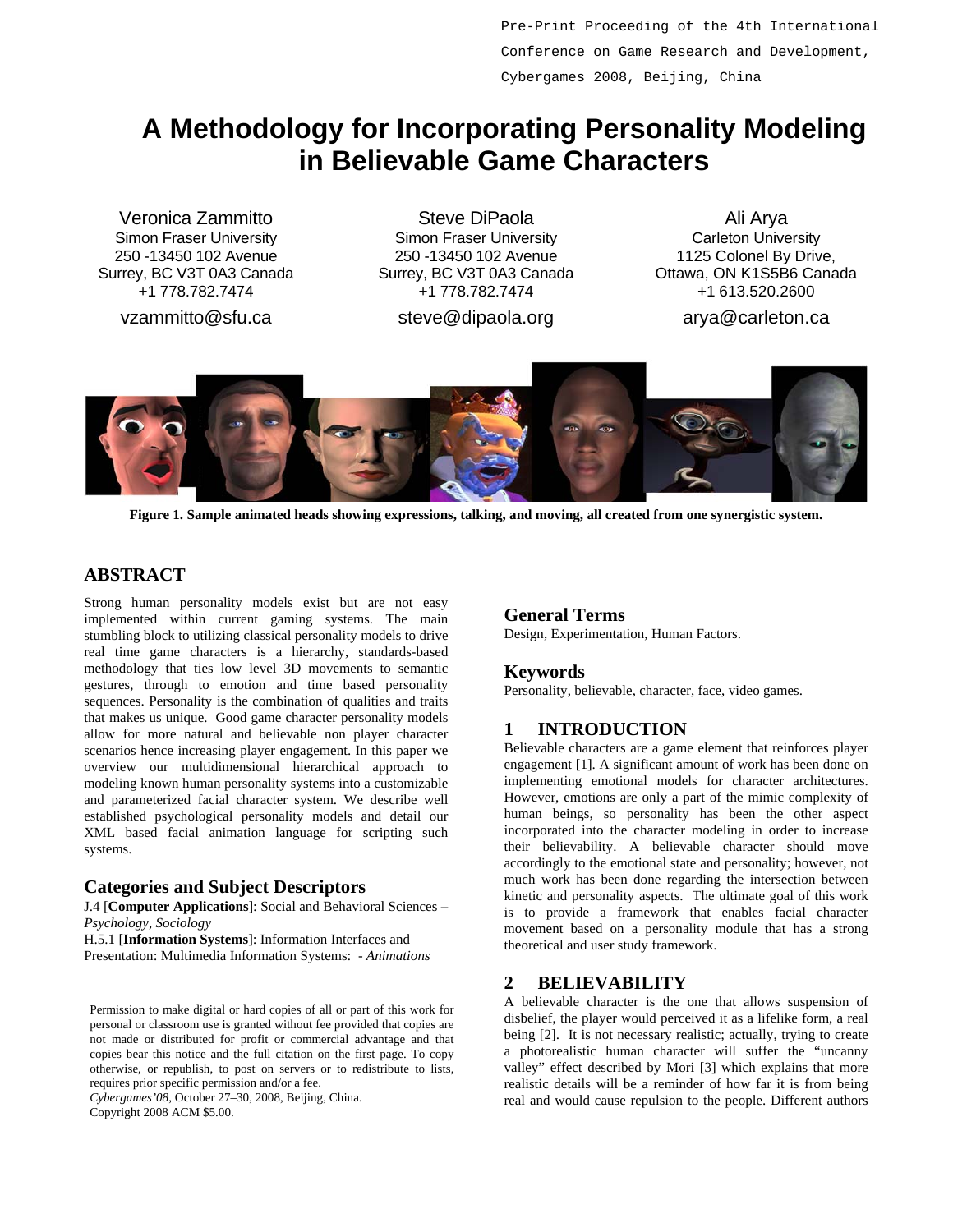[1][4] mentioned the different aspects that a believable video game character needs:

- Modeling: references to the shape and audio features.
- Kinetic: indicates how the character moves.
- Cognitive: is the character's knowledge, how it perceives, plans and reacts.
- Emotional: contains the emotional aspect and personality of the character.

These layers should interact among them as different modules that compose the character architecture in order to get a coherent unity. However, most of the work done on these aspects tackles them individually, as a strict hierarchical tree, or combines them as slots of modeling-kinetic, cognitiveemotional. This paper aims to address a multidimensional hierarchy among the aspects of a believable character with special emphasis on the interaction between the kinetic and emotional aspects for high-detailed agents. In sections 4, 5 and 6 is explained the process of modeling human personality into a customizable and parameterized facial character system.

## **3 RELATED WORK**

In the 3D game character modeling and animation world, the used tools are general-purpose software such as Alias Maya, Autodesk 3ds Max and SoftImage XSI. Although the multiple utilities of these software, there is still a lack of dedicated facecentric features to efficiently work with realistic, facial states and actions. In real-time environments, animated characters have limited degrees of freedom, and don't have any facespecific support.

Regarding head models, the work done by Parke [5] can be considered as the first parameterized computerized head model and later improved by other researchers for further flexibility [6][7]. Parameterized models are an efficient method for building and animating heads, they can be grouped into conformation and expression categories respectively. Systems to control these points have been applied, for instance the Facial Action Coding System, (FACS) that was later formalized in MPEG-4 standard with its Face Definition Parameters (FDPs) and Face Animation Parameters (FAPs) [8]

While these systems provide a face-specific manipulation of points, there is "flatness". This means that not all applications need all parameters. A way to optimize the information is by establishing hierarchical grouping of parameters. Certain facial actions, such as 'smile', could be defined by high-level of abstraction. Some authors [9][10] have implemented hierarchical head model that use grouping, regions, and abstract level of actions, in order to provide flexibility with the less possible effort. Our system, as it will explain later in this paper, uses this approach. Other authors have preferred a different approach, such as DeCarlo et al. [11] who use specify rules for head motions and facial actions to animate speaking face agents from a given text, unfortunately not supporting real run-time.

Compelling characters are effective game elements. Welldefined and consistent modules of emotion and personality benefit the character believability. There have been some works that introduce theory based personality in characters. Chittaro and Serra [4] implemented a personality module for agents in their cybertherapy application. Special emphasis was made to

obtain a realistic behavior, although there is no further explanation about how they dealt with the 'uncanny valley' effect. The selected personality model was the Five Factor Model (FFM), and each factor was weight with a value between 0 and 100. For further resembling the unpredictable nature of human beings, a probability algorithm is used to influence the personality weighting. The personality module would affect the sensing and decision making of the agent but there is no relationship between the personality traits and the facial actions. André et al. [12] are more interested in 'affect' that was defined as a class of motivational control. Implementing personality was a medium for having a closer control on affect. These authors also selected the FFM for representing the personality of the agent, emphasizing social interactions in the descriptors of the factors. For that reason, the authors decided to implement only two personality traits: extraversion and agreeableness. Three different applications were examined: Virtual Puppet Theatre, Inhabited Market Place, and Presence. Puppet is a learning environment for kids, users would learn that emotions and personality influence behaviors. Market Place is a virtual environment where agents discuss about products from their personality traits perspective. Presence is a kiosk application that pursues a conversational dialogue between agent and user. In these three environments, sensing and decision making were rules influenced by personality. No facial actions were related to personality. Campos et al. [13] developed an organization simulation that supports three different personality models: FFM, Jung, and Millon. The main concept to test was 'autonomy'. Agents' personality influences how to interact among them, and the quality to accomplish the work. Based on information from human resources, tasks are performed better and faster by people with certain personality traits. There is an interfaces for setting the variables of the simulation but there is no visual representation of the avatar. Kshirsagar [14] propose a multi-layer personality model. It includes layers of personality, mood, and emotions on top of each other, upper layer controls the one below, but parameters can be defined for each level. The chosen personality model is the Five Factor Model. This hierarchical structure complicates the control of facial action by personality parameters since they can not be independent from emotions, what is exactly the opposite of what Rousseau and Hayes-Roth [15] suggested.

# **4 IFACE SYSTEM**

# **4.1 Facial Animation System**

(Interactive Face Animation-Comprehensive Environment) is a facial animation system composed by three different main spaces: Knowledge, Personality, and Mood. There is no hierarchy among them in order to keep them autonomous, in this sense they can be considered as parallel parameters that can interact with each other. There is fourth space called geometry that receives information from the other spaces, and it will render the visual information of the facial actions, this is the kinetic aspect. Knowledge belongs to the above mentioned Cognitive aspect of game characters, where the scripts are processed. The emotional aspect in this system is subdivided into Personality and Mood. The former can affect the later.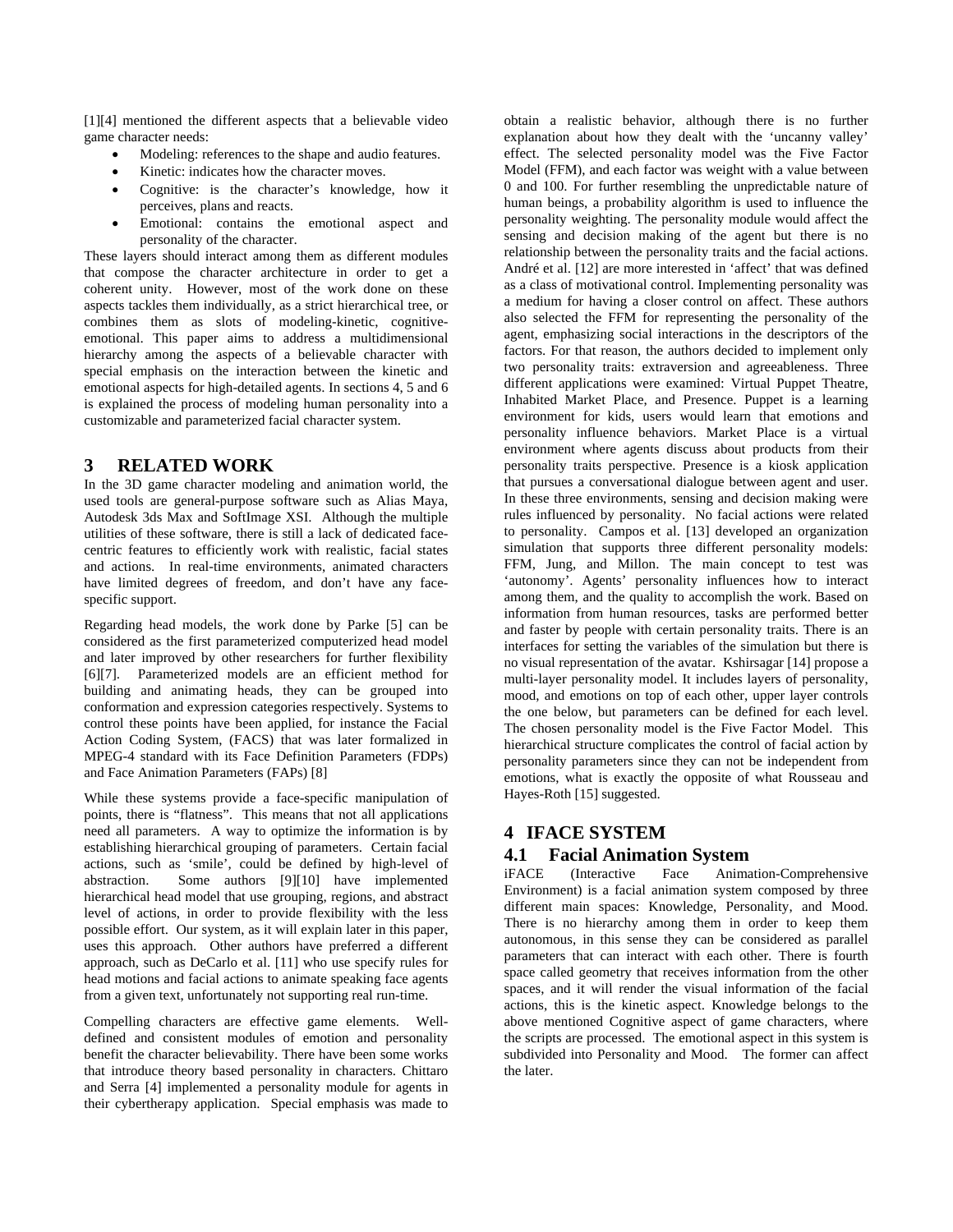#### **4.2 Face Multimedia Object**

MPEG-4 standard and its parameters, FDPs and FAPs, are a suitable format for creating multimedia content where different sources are combined. Even more specifically when human faces are the main interesting content, there is a system for better integrating face functionality into an autonomous, controllable object: Face Multimedia Object (FMO) [16]. See figure 2.



**Figure 2. Using Face Multimedia Object** 

In order to make this notion work, it is necessary to provide freedom for creating and showing a wide range of geometry and behaviors. As explain earlier, layering of abstraction allows to manipulate the required level of detail. Hence, a hierarchical model suits both 3D and 2D geometry by including high-level and low-level functionalities, for instance resizing a region or manipulating a point respectively. However, behaviors heavily depend on the environment, type of interactivity, and particular given characteristics such as personality traits. Real-time run applications are prioritized, for this reason FMO is considered as a "face engine" that can support commands instead of only key-frames. In this way, it is possible to achieve optimization by having less information saved in the design tool, and passed to run-time. This encourages dynamic applications and usercontrolled events without the need of pre-design.

#### **4.3 Parameter Spaces**

Roussseau and Hayes-Roth [17] developed a socialpsychological model for characters, the most important parameters are: Personality Traits (patterns of behaviors, but not grounded in any psychological theory), Moods (emotions), and Attitudes (interpersonal relationships). Acknowledging this model but at the same time improving it, we would like to bring the notion of Parameter Spaces. With this concept, we point to the different parameters involved in a communicative behavior of a face which we do not consider in a hierarchical-dominant order but at a level that can provide information to each other. These four parameters are: Geometry, Knowledge, Personality and Mood. Geometry, is the physical shape of the face, based on this information and by manipulating it, the face is animated. 2D or 3D the geometry is organized into hierarchical regions and sub-regions (see figure 3). Knowledge is where the behavioral rules are processed, it determines how the characters will react to the stimulus. This space uses an XML for identifying scenarios, events, and doing decision-making.

Personality is what distinguishes a character from other, it is that combination of traits that makes them unique; even though they can share some qualities, their personality will mark the way they perform, choose, and behave. One of our main goals is to achieve an efficient personality model with parameterized facial actions. The last space is Mood populated by emotions (such as anger) and sensations (for example, fatigue). Extensive work has been done on facial actions of emotions [18]. Emotions can be mapped into a 2D representational model and quantify into facial actions [19][20].

It should be noticed that these parameters are highly aligned with the conditions for creating believable game characters that Vick enumerates [1]. Whereas we distinguish the nuance of personality and emotions, Vick covers both in the emotional aspect, and whereas he distinguishes between modeling and animation, include them in the geometry space.



**Figure 3. iFACE Geometry Hierarchical Head Model** 

# **5 PERSONALITY**

#### **5.1 Definition**

The origin of the term goes back to the Ancient Greece. Actors used to wear masks and read aloud their scripts from scrolls. For referring to 'mask' the word 'persona' was used, in this way 'character' became a synonym of 'personality'. Nowadays, personality is a psychological abstract concept that can be described by different theories. Nevertheless, all psychologists would agree that personality is the particular combination of traits, qualities, and behaviors that makes a person unique [21]. Implementing personality into characters requires to operationalize the abstract concept. This means to breakdown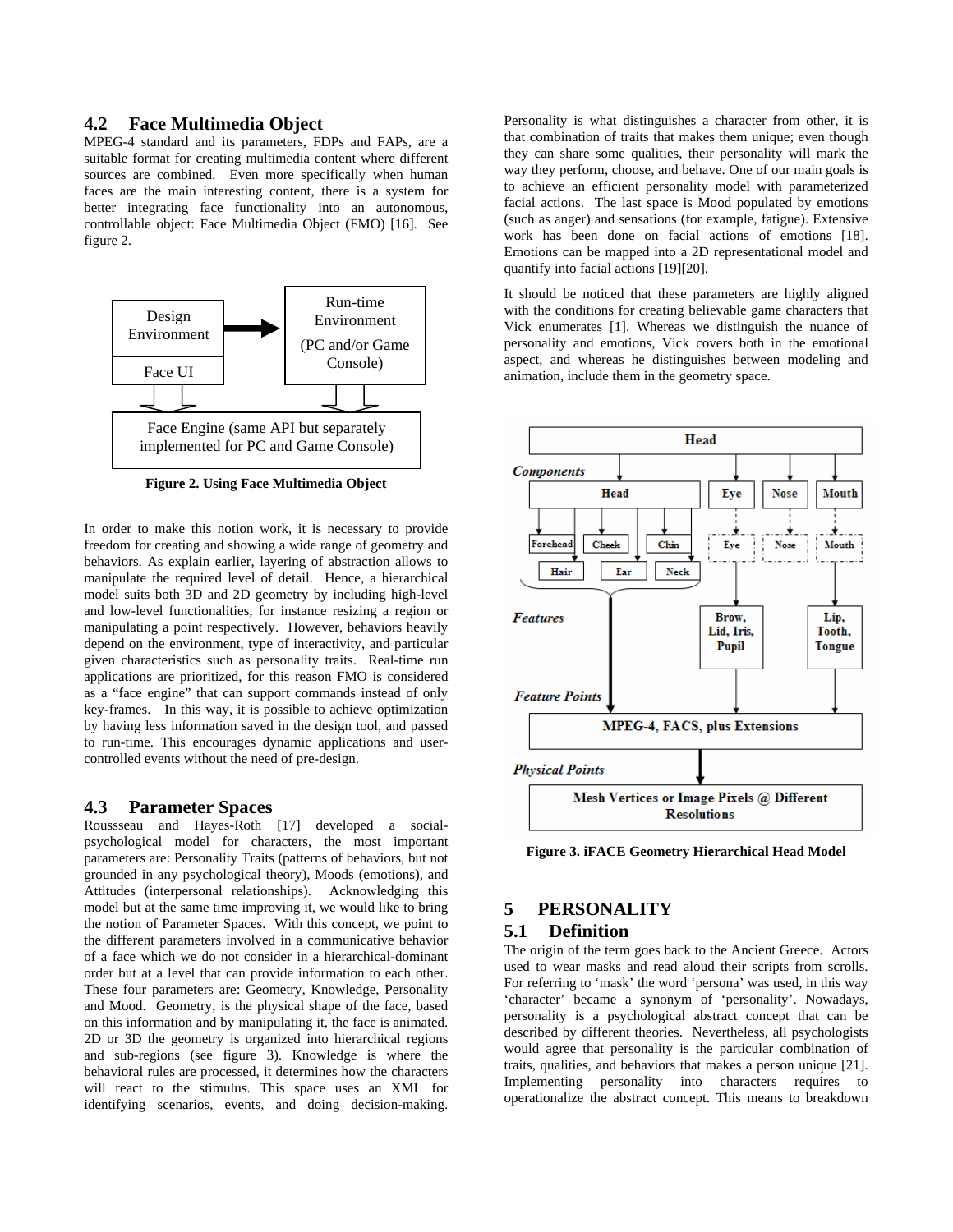personality into measurable variables that show specific observations.

Finding a suitable theory to implement would help to increase consensus of what is meant when referring to characters' personality, and would encourage leaving aside intuitive implementations. Psychodynamic theories like psychoanalysis offer little ground due to high reliance fixation of psychoenergy; somatotype theories, where people is classified by they body build into personality, have low validity but would provide interesting visual cues for modeling characters. Traits theories introduce continuum of a characteristic rather than binary ('have-it-or-not'), like Allport's cardinal, central and secondary traits. Phenomenological theories such as Rogers's are based on self perception and there is no measurement which makes it almost impossible to implement. Factor theories emerged from statistical factor-analytic techniques that prompt certain variables that can be measured by personality inventories, this type of theories also consider factors as a continuum dimension, well-known factor theories are Eysenck's super-traits, Cattell's multifactor theory and the Five Factor Model. This last kind of personality theory would be the most suitable for implementing personality modules for game characters since they offer measurable personality dimensions that can be easy operationalized, keeping the nuances of human nature.

The Five Factor Model (FFM) also known as "The Big Five" has been the preferred factor theory used for believable agents [4][12][22]. Its five traits are: Openness, Conscientiousness, Extraversion, Agreeableness, and Neuroticism. See table 1.

| <b>Trait</b>      | Refers to                                                  | If low score                                                       |
|-------------------|------------------------------------------------------------|--------------------------------------------------------------------|
| Openness          | Imaginative,<br>prefer variety,<br>independent             | Down-to-earth,<br>conventional,<br>low aesthetical<br>appreciation |
| Conscientiousness | Well-organized,<br>careful, reliable,<br>self-discipline   | Disorganized,<br>careless,<br>weak-willed                          |
| Extraversion      | Sociable,<br>affectionate,<br>optimistic                   | Reserved, sober                                                    |
| Agreeableness     | Trusting, helpful                                          | Suspicious, cynical                                                |
| Neuroticism       | Anxiety,<br>experience<br>negative emotions,<br>vulnerable | Secure, calm,<br>self-satisfied                                    |

**Table 1. Five Factor Model Traits** 

Within the factor theories, and as chosen personality model for the earlier version of iFACE system, there is the Wiggins' model. It presents personality in two dimensions: Affiliation, and Dominance. Wiggins' model can be considered as a simplified version of the FFM by implementing two of its five factors (Extraversion and Agreeableness) and representing them into a circumference map. Such representation, as a blend of two factors, distributes personalities into a plane where they can be identified as points. See Figure 4.



**Figure 4. Wiggins' circumplex personality model** 

#### **5.2 Face Modeling Language**

Regardless the different mark-up languages used in multimedia process such as VHML, MMPL, there is a lack of addressing specific means for facial animation. Due to this reason, an XML-based face specific language that is compatible with MPEG-4 was developed. iFACE uses Face Modeling Language (FML) for the face animation. The behavioral aspects are processed by the Knowledge space, given as a script like the following:

```
<fml> 
   <model> 
     <event name="kbd" /> 
  </model> 
  <story> 
    <action> 
      <!--parallel actions-->
      <par> 
        <hdmv type="yaw" value="80" 
            begin="0" end="2000" /> 
        <play file="Audio1.wav" /> 
      </par> 
      <!--exclusive actions -->
      <!--only one of options will run-->
      <excl ev_name="kbd"> 
        <talk
ev_value="F1_down">Hello</talk> 
        <talk ev_value="F2_down">Bye</talk> 
      </excl> 
    </action> 
  </story> 
</fml>
```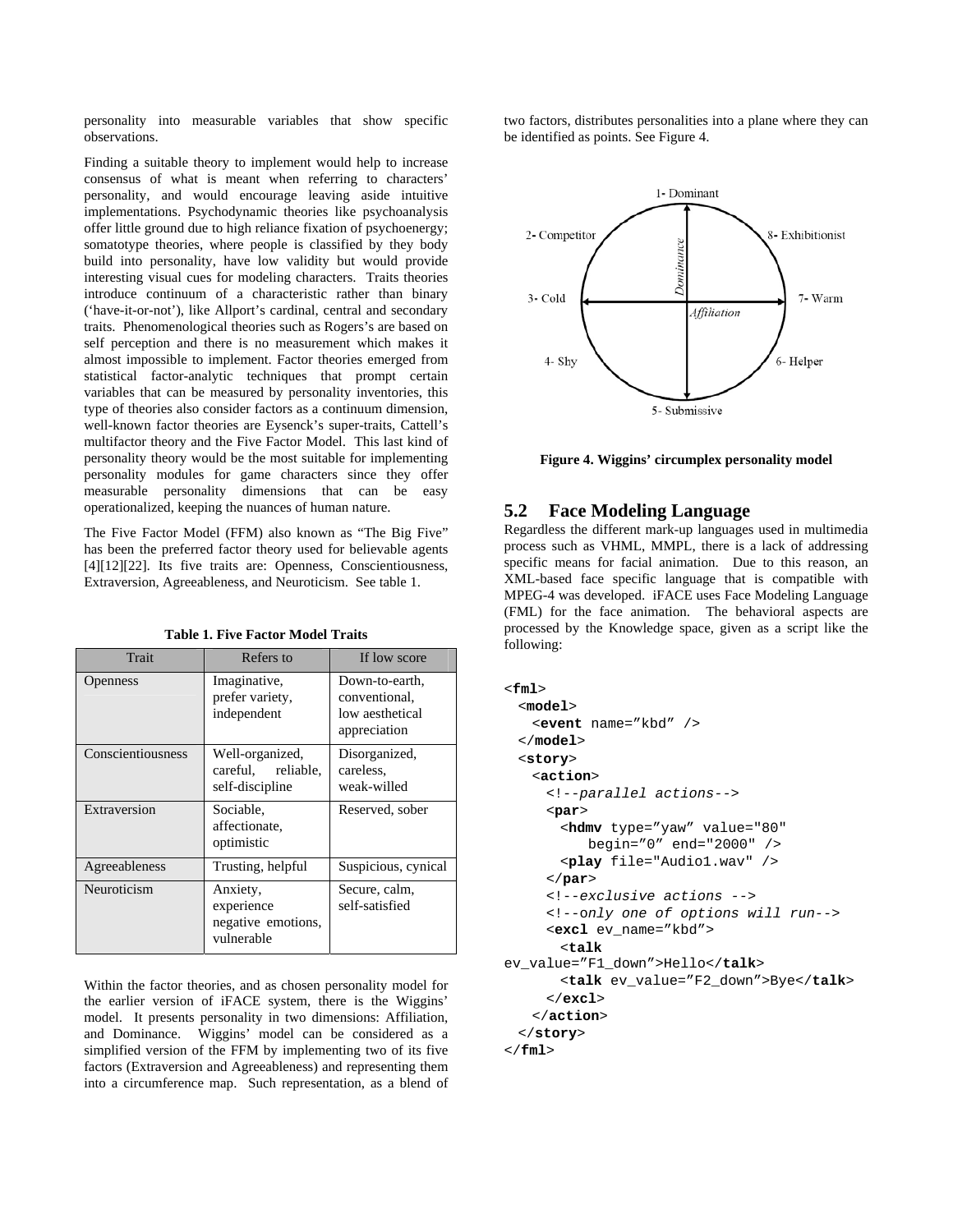### **5.3 Mood**

The Mood space is independent but related to personality. When a script is processed and a new emotion is set, it can overwrite the personality. Moods are represented in one of the facial states show in Figure 5. There are two types of mood: pre-set and custom. The pre-set moods are based on the basic emotions (fear, happiness, anger, surprised, disgust, and sadness). The custom mood is defined by the user, giving the coordinate in the Russell's circumplex model [19]. This mood matrix has two axis Stress and Energy, the user input will be snap to the closer emotion in the matrix.



**Figure 5: Neutral, Talking, and Frowning facial states (left to right) of four different characters.** 

#### **5.4 Face Personality**

A two dimensions personality model was mapped successfully to facial visual cues for iFACE. Based on Wiggins' model, different personalities are distributed into an orthogonal two parameters graphic, the axes are Dominance and Affiliation (see figure 4). The weight of these parameters activates randomly, periodically or based on speech energy level certain facial actions of the character, for example nodding when emphasizing. A study was run in order to start exploring the relationship between personality and facial gesture. Visual cues were defined as individual or combined MPEG-4 FAPs. Subjects identified consistently particular visual cues to different personalities [7]. It was also detected that emotions can modify the perceived personality mainly along the affiliation parameter. Since the system supports running real time, lipsynchronization is used by Onlive with ETCodec. For a clear

analysis, visual cues were classified into Static or Dynamic (see table 2). The visual cues identified by subjects were located into Wiggins' model. Different mappings were created according to the associated emotion and to speed of the action performed as visual cue, for instance if it was slow or fast. Figure 6 shows the mapping for fast actions.

**Table 2. Static and Dynamic Visual Cues for Personality** 

| <b>Static Visual Cues</b>        | <b>Dynamic Visual Cues</b>   |
|----------------------------------|------------------------------|
| • Standard Emotions              | • 3D Head Movements          |
| o Joy                            | Frequency<br>$\Omega$        |
| o Sadness                        | o Duration                   |
| Anger<br>$\Omega$                | o Direction (yaw, pitch,     |
| Fear<br>$\Omega$                 | roll)                        |
| o Disgust                        | • Nodding (especially in     |
| o Surprise                       | emphasis for speech)         |
| o Contempt                       | • Laughing                   |
| · Head rest position             | • Raising eyebrows           |
| • Speaking out of a corner of    | • Frowning                   |
| mouth                            | o Symmetric vs. one-sided    |
| · Gaze (looking into camera)     | o Frequency                  |
| $\bullet$ Gender                 | o Duration                   |
| $\bullet$ Age                    | $\bullet$ Gaze shift         |
| • General Appearance (round      | • Blinking                   |
| face, full lips, eye separation, | o Frequency                  |
| nose shape, brow thickness,      | o Duration                   |
| etc)                             | • Frequency and duration of  |
| • Baby face vs. mature           | expressions listed in Static |
| • Other attraction-related       | Visual Cue                   |
| features                         |                              |



**Figure 6. Fast actions of visual cues mapped onto Wiggins' model of personality** 

Once that the facial actions were classified, the associated perceived visual cues were matched to the dominance and affiliation personality traits subdivided into three values: low, medium, and high (see table 3).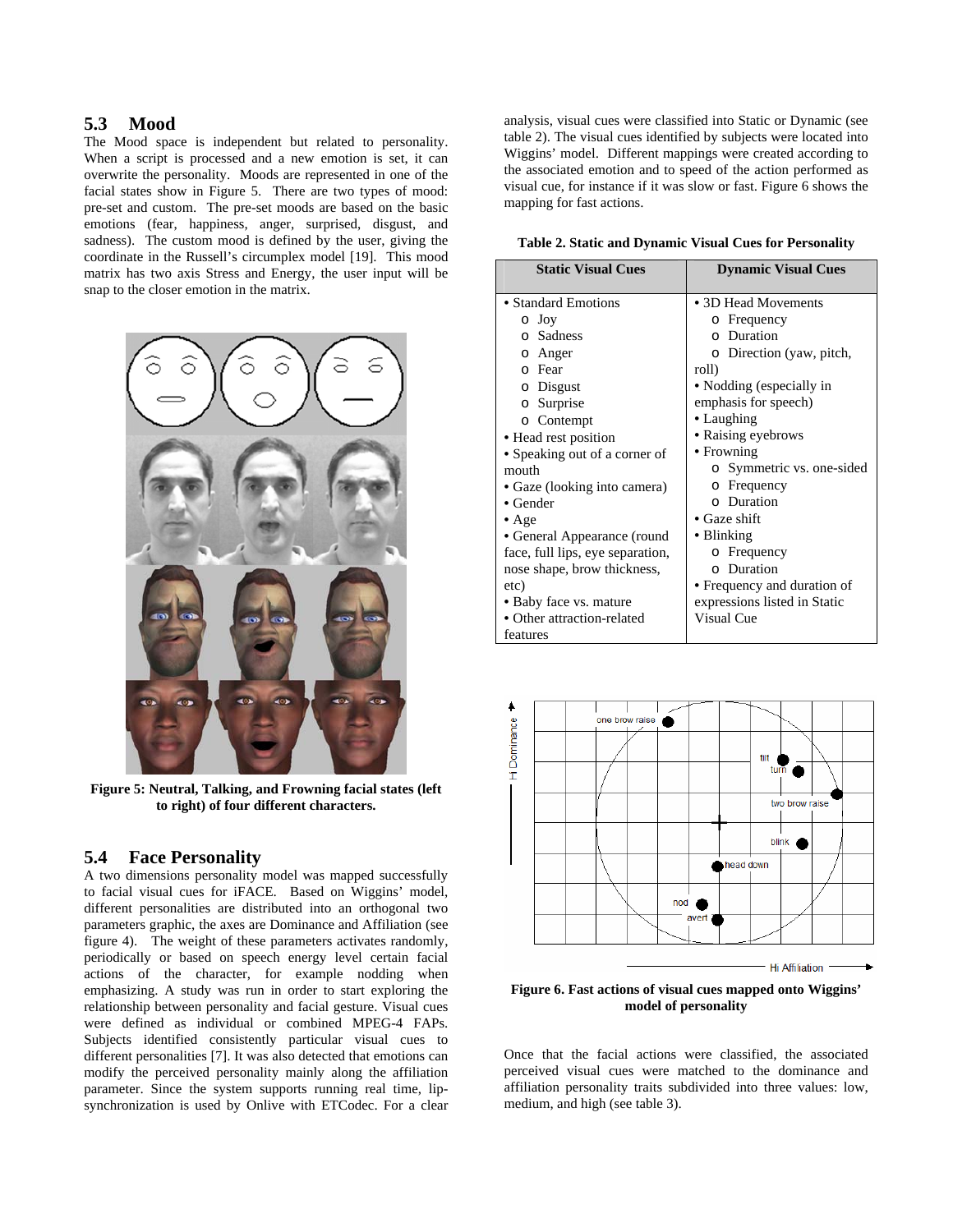| <b>Visual Cue</b>         | <b>Perceived Personality Type</b>                 |  |
|---------------------------|---------------------------------------------------|--|
| Happiness and surprise    | high in dominance and affiliation                 |  |
| Anger                     | High dominance / low affiliation                  |  |
| Sadness and fear          | low in dominance                                  |  |
| Averted gaze              | low affiliation                                   |  |
| Moving away               | low affiliation                                   |  |
| Frequent moving           | high dominance                                    |  |
| raise<br>evebrow<br>sided | high dominance                                    |  |
| Tilted head               | dominance<br>and/or<br>high<br>low<br>affiliation |  |
| Wide-open eyes            | high affiliation                                  |  |
| Frequent blinking         | low affiliation / low dominance                   |  |

**Table 3. Visual Cues and Personality Types** 

### **6 ONGOING WORK**

Our work aims to provide designers a system that allows them to manipulate parameters rather than deal with hardcore technical details. In this way the character will make facial expressions related to the stipulated personality defined by the designer.

The first personality system for iFACE was based on Wiggins' model, an orthogonal two dimensions personality system. It has been highly prolific and critical information has been collected through research. One of the main reasons for selecting this model was due to considering that less dimension would be easier to visualize for artists. Nevertheless, we want to improve the Personality space parameter of iFACE by operationalizing and implementing the Big Five model. By doing so we would be able to test if an n-dimension model traits would provide a better parameterized option than an orthogonal-bidimensional model. We predict that by implementing this well-known model with more dimensions will improve personality modeling of characters, by allowing further character uniqueness and keeping simple the variables to be manipulated by the designers. This underlies the objective of creating a better user-friendlyinterface for character design.

In order to keep the valuable information collected in the studies run so far using iFACE, it necessary to implement the transition by using an intermediate model from Wiggins to Big Five which is the Abridge Big Five dimensional Circumplex (AB5C) [23]. This model provides the framework to compute the data that we have with the new personality module.

The two Wiggins' parameters are based on the Extraversion and Agreeableness parameters of the Five Factor Model [23]. The reason for few parameters, besides simplification, is an answer to a linguistic issue. Personality trait labels can not describe perfectly a close cluster, due to impossible unequivocal interpretations. Hence, a mapping representation opens the adjoining borders of categories based on semantic cohesiveness. Flexibility of interpretation is gain in exchange of precision.

Hofstee's et al. work [23] provides us with the framework for going from the mapped circumplexes to meticulous use of labels. These authors implemented a finer segmentation of primary and secondary loading for each of the five factors. Adjectives for the Five Factors were judged independently by lexicographers who agreed consensus (mislabeling prevention) (see table 4). Out of the ten circumplexes of AB5C, Wiggins' only take one. This parsimonious oversees nuances in the adjectives, consequently in their factor weight. Circumplexes models can only cover a subset of dimensions, for instances to analyze by combining Extraversion and Openness factors. Adding more pairs of factors does not help to manipulate the data for characters' personality modules, since it would be a considerable complication to implement computationally. For this reason, out of the AB5C analysis we do not take circumplex combination of factor but their personality descriptor for each of the five traits.

**Table 4. AB5C – Big Five factors and personality descriptors** 

| Factor            | <b>Bipolar factor makers</b>                                                                                                                                                                                |
|-------------------|-------------------------------------------------------------------------------------------------------------------------------------------------------------------------------------------------------------|
| Extraversion      | talkative-silent,<br>sociable-unsociable,<br>dominant-submissive.<br>competitive-uncompetitive,<br>boisterous-restrained.<br>courageous-cowardly,<br>explosive-sedate,<br>and<br>adventurous-unadventurous. |
| Agreeableness     | sympathetic-unsympathetic,<br>friendly-unfriendly,<br>agreeable-rough, considerate-<br>inconsiderate, generous-<br>selfish, affectionate-<br>unaffectionate, and tactful-<br>tactless.                      |
| Conscientiousness | organized-disorganized,<br>ambitious-unambitious.<br>cautious-reckless.<br>reliable-unreliable,<br>consistent-inconsistent.<br>perfectionist-haphazard,<br>and<br>conventional-unconventional.              |
| Neuroticism       | unenvious-jealous,<br>unselfconscious-insecure,<br>unexcitable-excitable,<br>patient-irritable,<br>and<br>unemotional-emotional.                                                                            |
| Openness          | creative-uncreative,<br>inquisitive-uninquisitive,<br>deep-shallow,<br>individualistic-dependent,<br>perceptive-unobservant.                                                                                |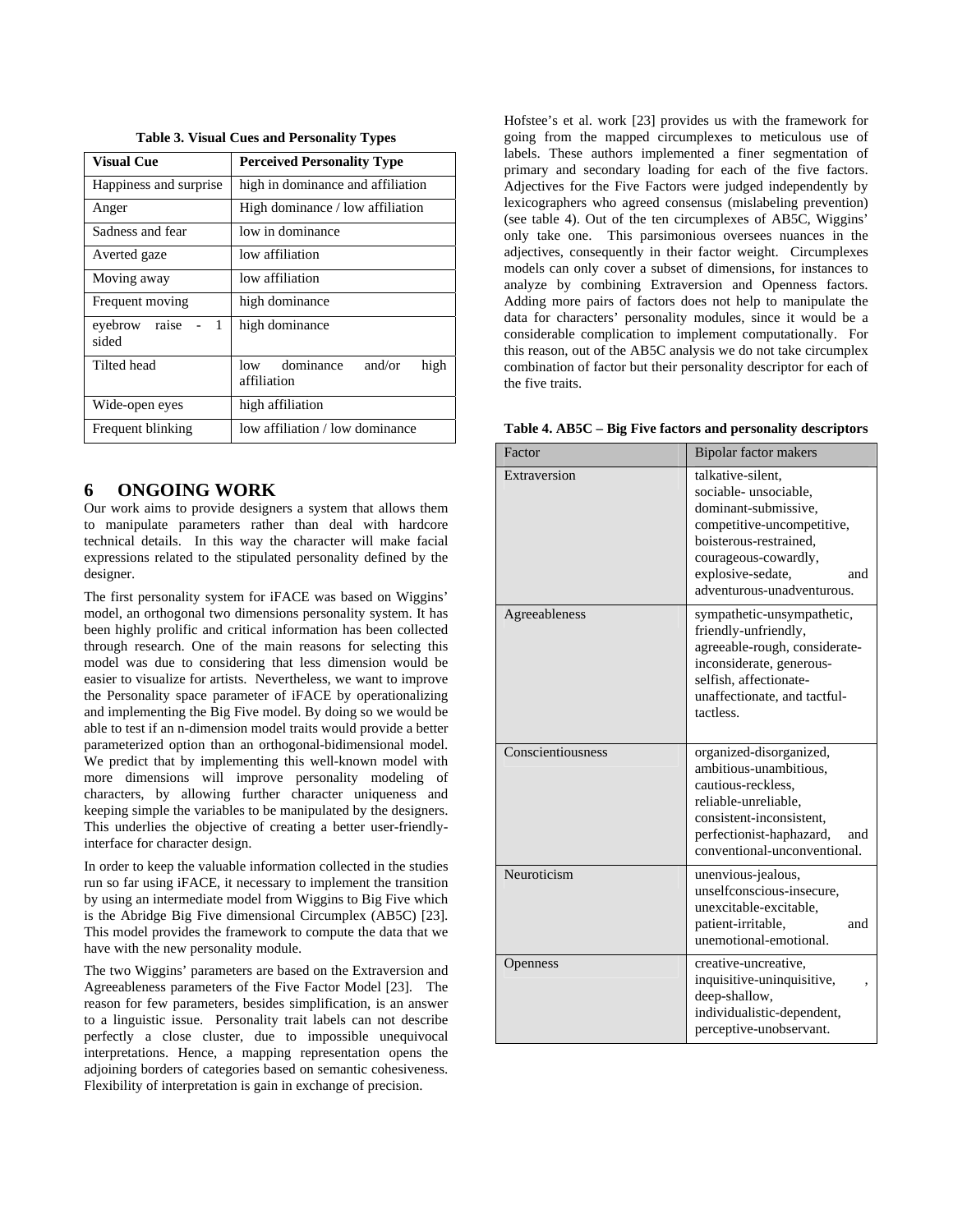As a result we have lexicographic approved adjective for identifying the Big Five personality factors, plus specific visual cues for two of them from our previous findings. After running new studies, we expect to incorporate visual cues for the all the dimension of the Big Five Model, and we would be able to compare if the same visual cues are perceived for the dimensions Extraversion and Agreeableness (dominance and affiliation in Wiggins' terms). See figure 7.

By following this methodology of transitions between models, we keep the lessons learnt from perceived personality visual cues with the Wiggins' model, but improving the nuance of personality by incorporating the dimension of the Big Five, plus meticulous adjectives from rigorous personality factor makers.



**Figure 7. Screenshots from iFACE Visual cues use for personality traits: Upper left: Head tilt. Upper right: Head Turn. Bottom left: One eyebrow raised. Bottom right: Head Nod.** 

### **7 CONCLUSION**

This paper describes iFACE, a facial animation system that is composed by four different spaces: Geometry, Knowledge, Personality, and Mood. There is no hierarchy among them to keep them autonomous from each other. There is a hierarchy for the geometric space for facilitating modeling and animation details, and it allows group functions to be performed more efficiently. iFACE framework is a powerful "face engine" for character-based online services, games, and any other "facecentric" system. A change in the personality space is presented, the intention is to evolve from the already implemented model based on Wiggins' model to a parameterized the Big Five. The information collected by the previous model (perceived personality visual cues) would be incorporated into the new model by using as an intermediate tool the Abridged Big Five Dimensional Circumplex model. We expect to incorporate

more precision and distinction of personality traits, and at the same time to provide a tool to the game developer community that would allow manipulating specific facial actions to evoke the desire personality.

## **8 ACKNOWLEDGMENTS**

This research was supported in part by a Canadian Heritage grant. Thanks are due to Jefferies and Enns.

#### **9 REFERENCES**

- [1] E.H. Vick, "Designing Intentional, Emotional Characters Personality and Personality Dynamics in Video Games," Journal of Game Development, vol. 2, May. 2007, pp. 53-61.
- [2] A.B. Loyall and J. Bates, "Personality-rich believable agents that use language," Proceedings of the first international conference on Autonomous agents, Marina del Rey, California, United States: ACM, 1997, pp. 106-113.
- [3] M. Mori, "The Uncanny Valley." *Energy*, *7*(4), 1970, pp. 33-35.
- [4] L. Chittaro and M. Serra, "Behavioral programming of autonomous characters based on probabilistic automata and personality," Journal of Computer Animation and Virtual Worlds, vol. 15, 2004, pp. 319-326.
- [5] F.I. Parke, "Computer generated animation of faces," Proceedings of the ACM annual conference - Volume 1, Boston, Massachusetts, United States: ACM, 1972, pp. 451-457.
- [6] F.I. Parke and K. Waters, Computer Facial Animation, AK Peters, Ltd., 1996.
- [7] A. Arya et al., "Facial actions as visual cues for personality," Computer Animation and Virtual Worlds, vol. 17, 2006, pp. 371-382.
- [8] S. Battista, F. Casalino, and C. Lande, "MPEG-4: a multimedia standard for the third millennium. 1," Multimedia, IEEE, vol. 6, 1999, pp. 74-83.
- [9] S. Pasquariello and C. Pelachaud, "Greta: A Simple Facial Animation Engine," 2001.
- [10] A. Arya and S. DiPaola, "Multispace behavioral model for face-based affective social agents," J. Image Video Process. vol. 2007, 2007, pp. 4-4.
- [11] D. DeCarlo et al., "Making discourse visible: coding and animating conversational facial displays," Computer Animation, 2002. Proceedings of, 2002, pp. 11-16.
- [12] E. André et al., "Integrating models of personality and emotions into lifelike characters," Affective interactions: towards a new generation of computer interfaces, Springer-Verlag New York, Inc., 2000, pp. 150-165.
- [13] A.M.C. Campos et al., "A flexible framework for representing personality in agents," Proceedings of the fifth international joint conference on Autonomous agents and multiagent systems, Hakodate, Japan: ACM, 2006, pp. 97-104.